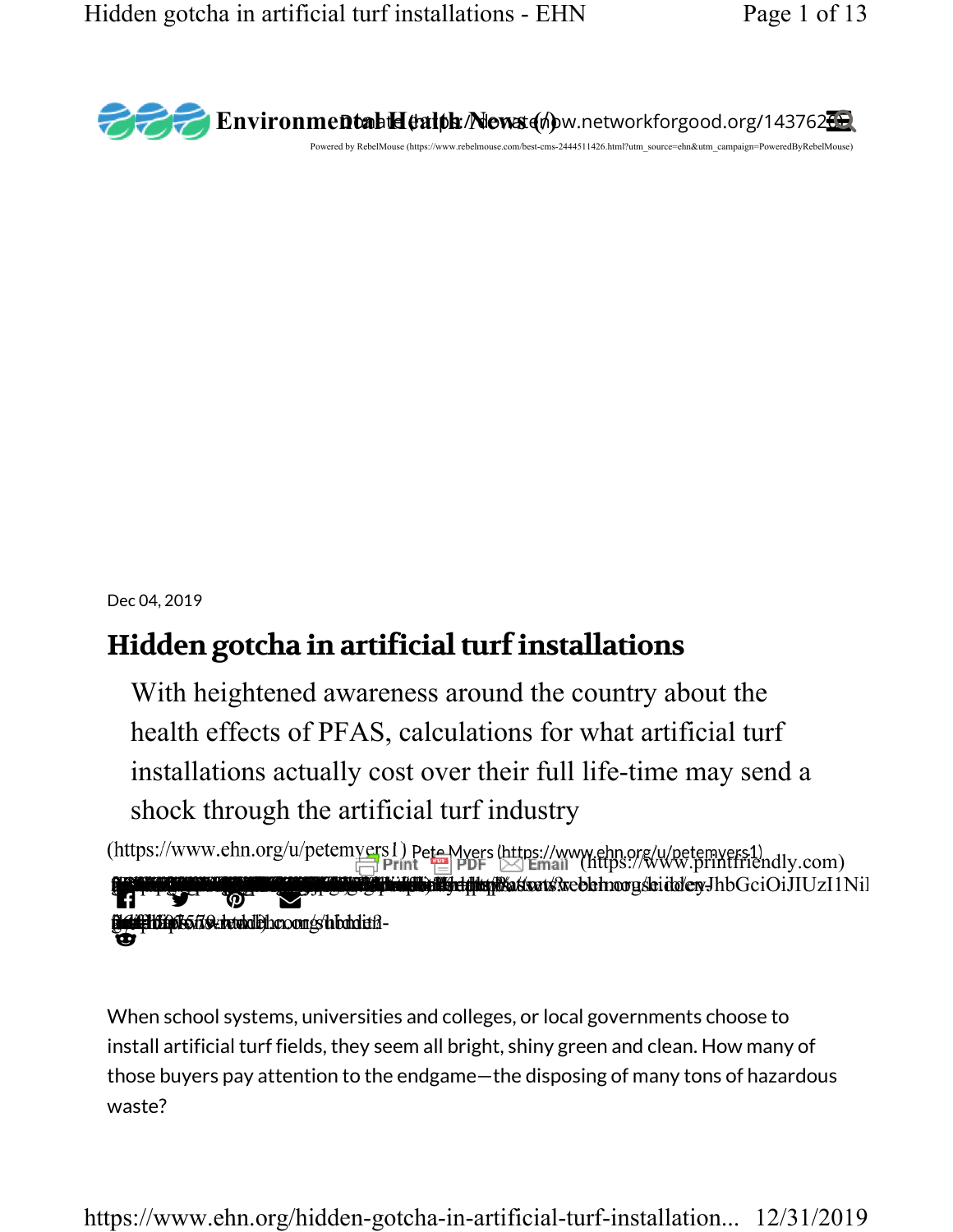Intrepid reporting by Sharon Lerner (http://bit.ly/TurfPFAS) at The Intercept, in called 'forever chemicals'—PFAS (perfluoroalkyl and polyfluoroalkyl substances)—are تمكن المسبب وتمام المسبب وتعاقب المسبب وتعاقب المسبب وتعاقب المسبب وتم المسبب وتعاقب المسبب وتم المسبب وتعاقب المسبب وتعاقب المسبب وتعاقب used in the production of artificial turf. They help in the manufacture of the artificial grass blades, which must be forced through an extruder to achieve the right size and shape. That process goes more smoothly when PFAS chemicals are added to the plastic before the blades are extruded. <u>Environmental (internative from 1735</u> at the mercept, in<br>Funnicoumental Hatter News (Maynaty orkforgood.org/14376200)

'Forever' doesn't mean they stay in the 'grass' blades forever. It means they take a very long time to degrade in the environment. And, rather than staying in the blades, they travel, by leaching and by volatilizing. With surface temperatures of artificial turf on hot, sunny days reaching well above 120 deg F, this traveling shouldn't be a surprise. How much PFAS kids breath in while playing soccer hasn't been quantified.

But the chemicals also take a slow form of transport: Via dump truck to rubbish piles and disposal sites. That's because artificial turf fields used in sports need to be replaced after somewhere between five and 10 years of use. Rip out the old. Lay in the new, again shiny green.

Are PFAS threats to human health? Dr. Linda Birnbaum, just before she retired as the Director of the National Institute of Environmental Health Sciences, concluded that the 'safe' level of PFOA (http://bit.ly/01pptBirnbaum)would need to be lowered to 0.1 parts per trillion, 700 times lower than the current EPA standard. And anyone who wants to learn more about this family of chemicals and their impacts on human and livestock health should go see Mark Ruffalo's new movie, Dark Waters (http://bit.ly/WikiDarkWaters), a dark story of how DuPont purposefully hid the chemical's dangers for decades. The movie opens Friday, 6 December, in Charlottesville and theaters around the country.

Industry websites say the used turf can be deposited at any landfill (for example, here (http://bit.ly/ArtificialDisposal)). But as concerns about PFAS mount, that's very likely to change.

This issue became personal when I learned that my wonderful County Supervisor, Ann Mallek (White Hall District, Albemarle County, Virginia), had learned of illegal dumping of used turf from the University of Virginia.

https://www.ehn.org/hidden-gotcha-in-artificial-turf-installation... 12/31/2019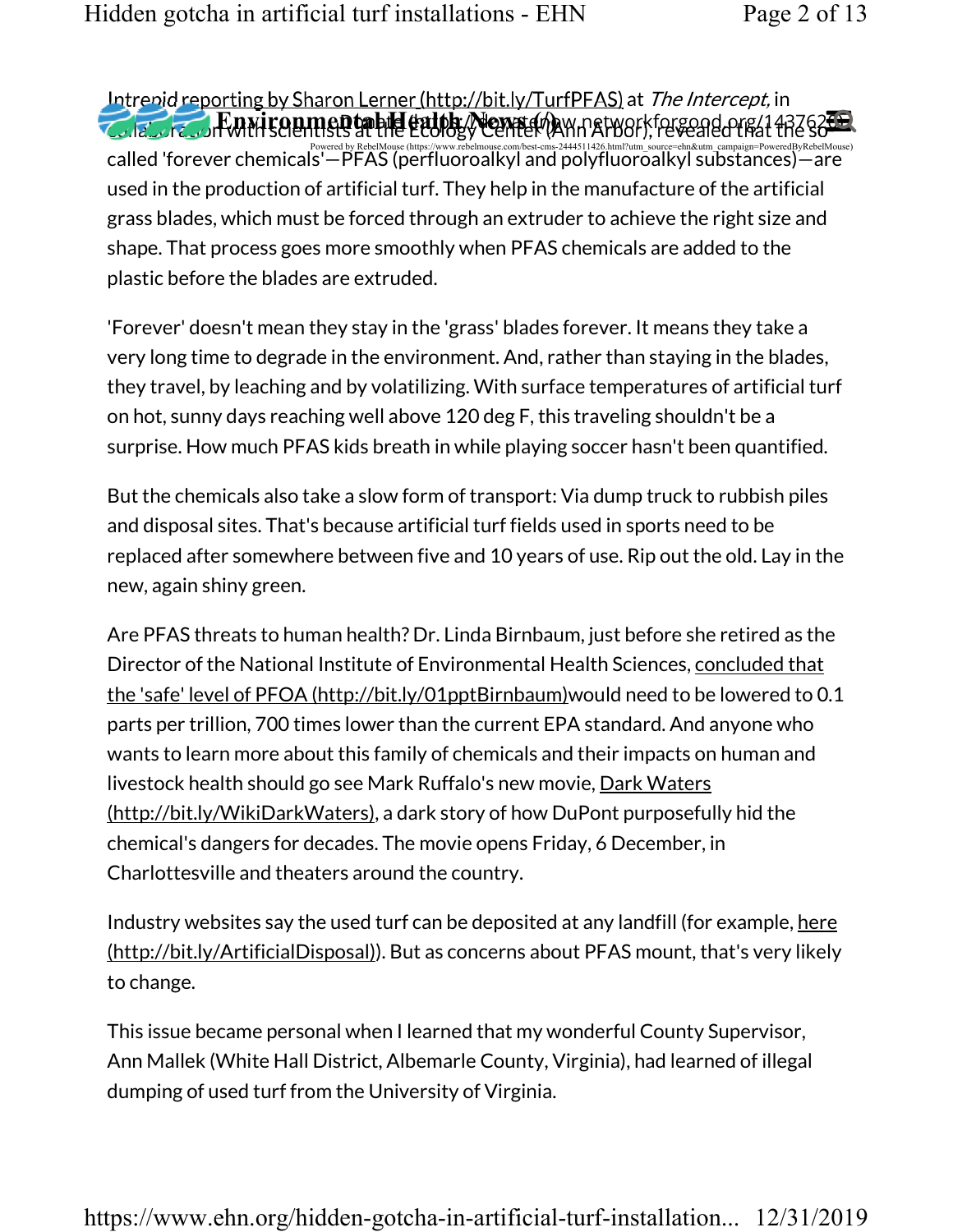of traffic had so surprised by RebelMouse (https://www.rebelmouse.com/best-cms-2444511426.html?utm\_source=ehn&utm\_campaign=PoweredByRebelMouse) معتادا por traffic had so surprised him that he had finally stopped one of th chatted him up. Thing had canca her, pazzled by a series or big damp a deks a avening on<br>Eanxironmental Health ZhowaidAwsnetworkfor and canca 743763020

The driver told him he was carrying used turf from the university but that it was OK, Virginia's Department of Environmental Quality had approved it. This seemed unusual to Ann; she wasn't aware of any legal rubbish dumps up that particular mountain. So she called the university. Her contact there reassured her that DEQ had approved. Then she called DEQ, who knew nothing about it. It was an illegal rubbish dump set up by an enterprising landowner to receive the turf.

After formal notice of violation from Albemarle County, the landowner had the turf hauled away, but a couple of months later it was discovered again, by accident, having merely been shifted to another site on the mountain beside a stream. The County had to get involved again and this time the turf was finally taken to a landfill capable of handling hazardous waste.

All 199 tons of it. From just two soccer fields.

The choice of a hazardous waste disposal site at the time was serendipitous ... PFAS in artificial turf hadn't yet become an issue. And the dramatic nationwide rise in toxicity concerns about the compounds hadn't become a local issue.

In her article cited above, Sharon Lerner tells the story of scientists finding one specific PFAS, PFOS, both in abandoned turf and in stream water adjacent to it near Franklin, Massachusetts. Town officials told her they hadn't known about hazardous chemicals in artificial turf.

We can't allow officials to claim ignorance any longer. Candy Woodall at the York Daily Record in Pennsylvania offers one example of the work that needs to be done: The paper did an excellent job exposing the unregulated turf industry (https://www.ydr.com/in-depth/news/2019/11/18/old-artificial-turf-fields-posehuge-waste-problem-environmental-concerns-across-nation/2314353001/), investigating the burdens the industry imposes on the environment and neighbors thanks to the current lack of rules or oversight.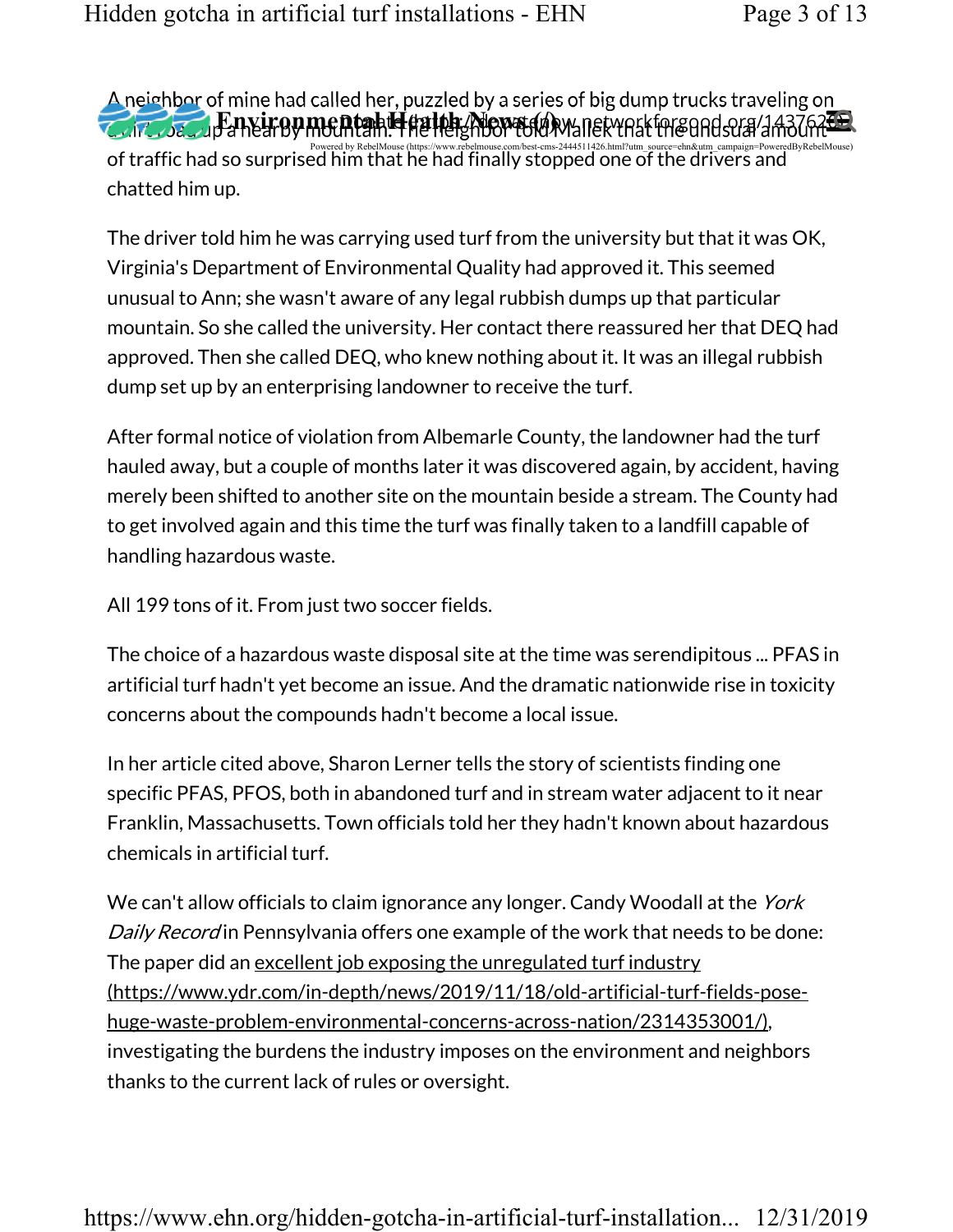including disposal in facilities capable of managing hazardous chemicals, may send a أو powered by RebelMouse<br>Including disposal in facilities capable of managing hazardous chemicals, may send a shock through the artificial turf industry and the many schools and sports facilities who want more shiny green stuff. Environment of the Sand The Country about the neath enects of 1176,

Pete Myers is founder and chief scientist of Environmental Health Sciences, which publishes Environmental Health News.

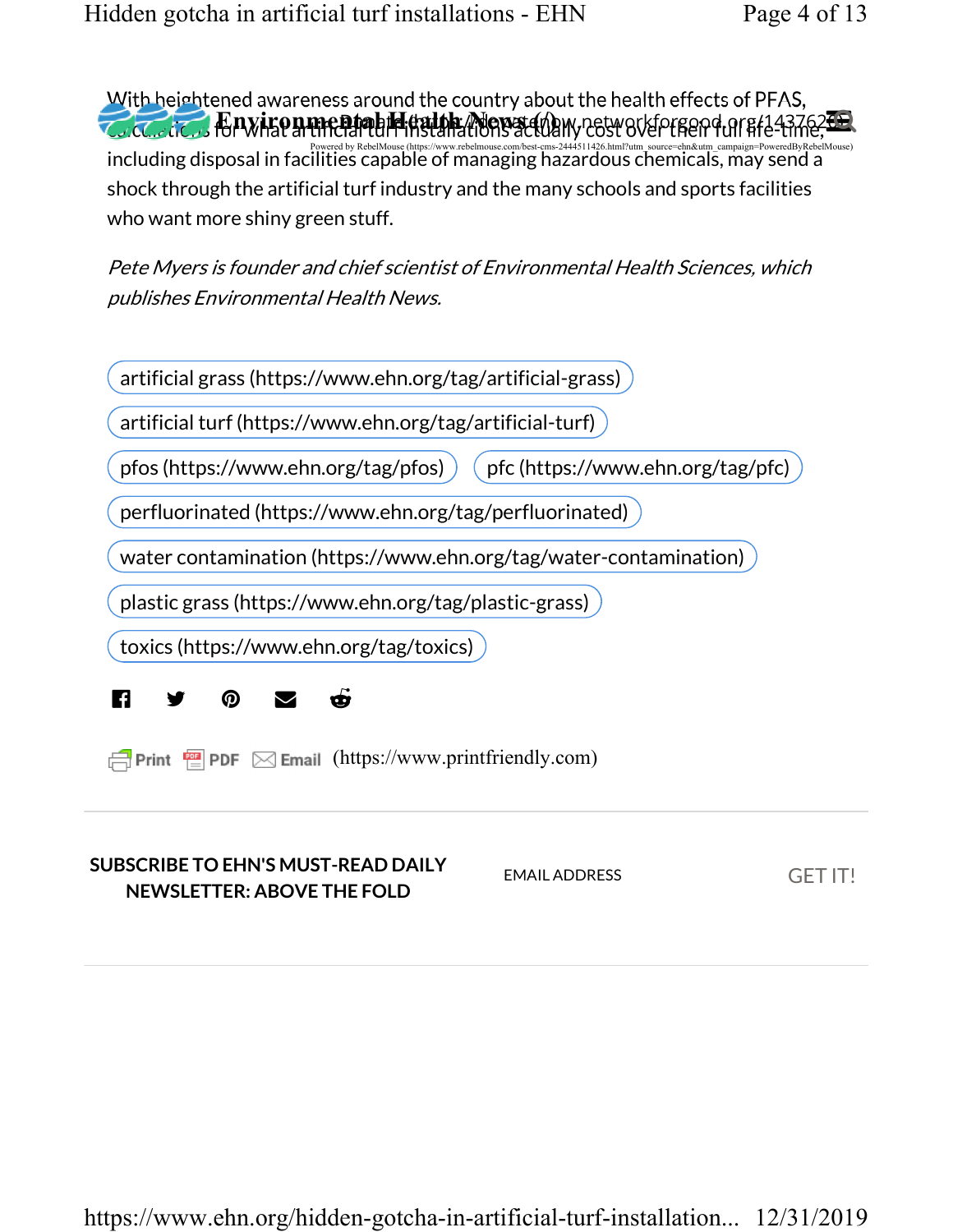

(Rttps://www.ehn.org/2019-environmental-deaths-2641647189.html) William Ruckelshaus, the first Administrator of the U.S. Environmental Protection Agency (EPA), passed away this year at age

Originals 21 December

# Remembering those lost this year who left their mark on our planet (https://www.ehn.org/2019 environmental-deaths-2641647189.html)

A look back at those who passed away in 2019 that—for better or worse—impacted our planet.

Keep reading...

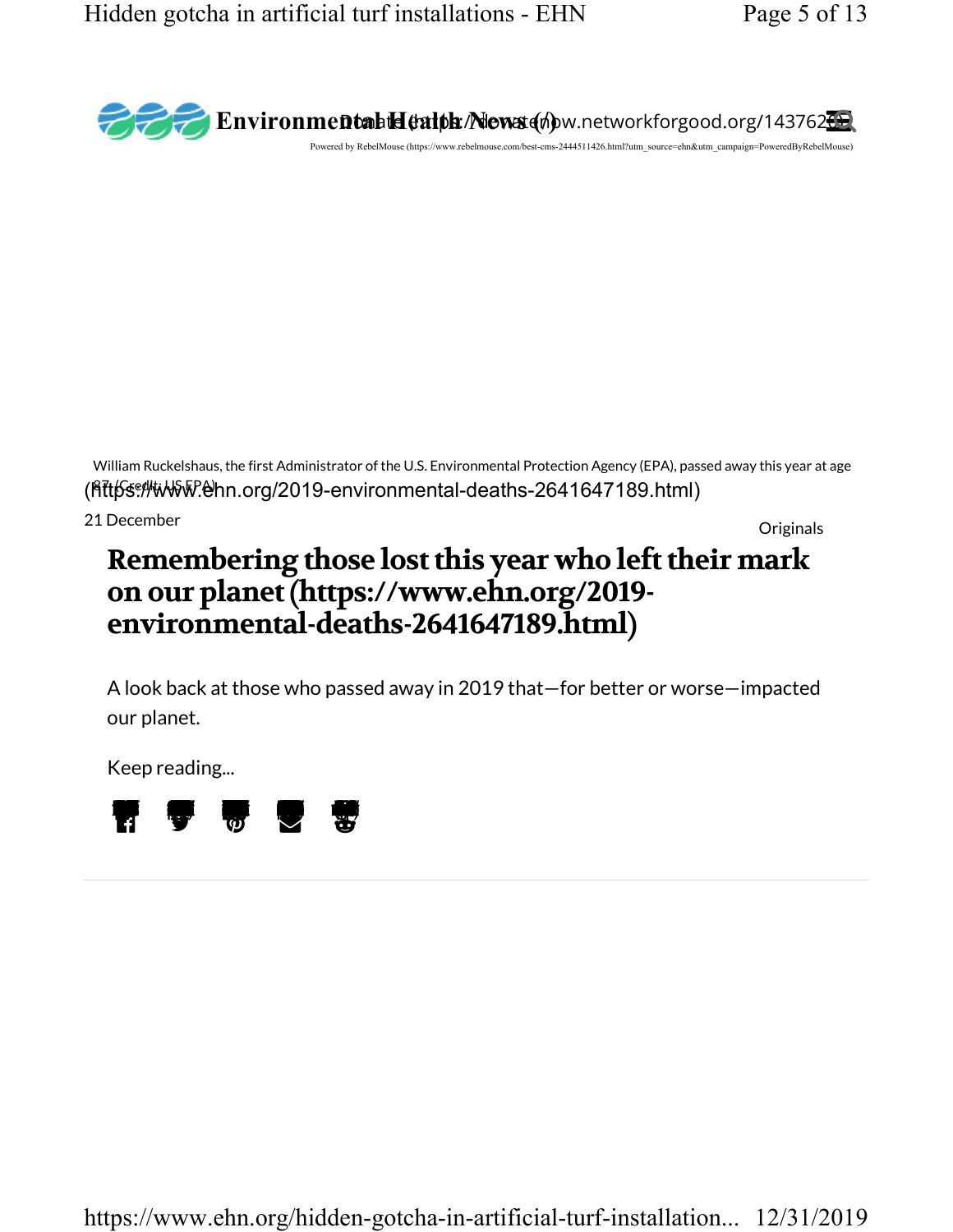

(https://metro.co.uk/2019/12/31/global-warming-make-weather-britain-even-colder $s$ cientists-warn-11981031/

Climate (https://www.ehn.org/climate) 3h

# Britain could be set to become even colder due to climate change and global warming (https://metro.co.uk/2019/12/31/global-warming-makeweather-britain-even-colder-scientists-warn-11981031/)

It's feared that climate change will make hot countries totally uninhabitable. But global warming could end up having the ironic effect of making the weather in Britain and north-western Europe even colder.

Read the Full Article on metro.co.uk (https://metro.co.uk/2019/12/31/global-

warming-make-weather-britain-even-colder-scientists-warn-11981031/)

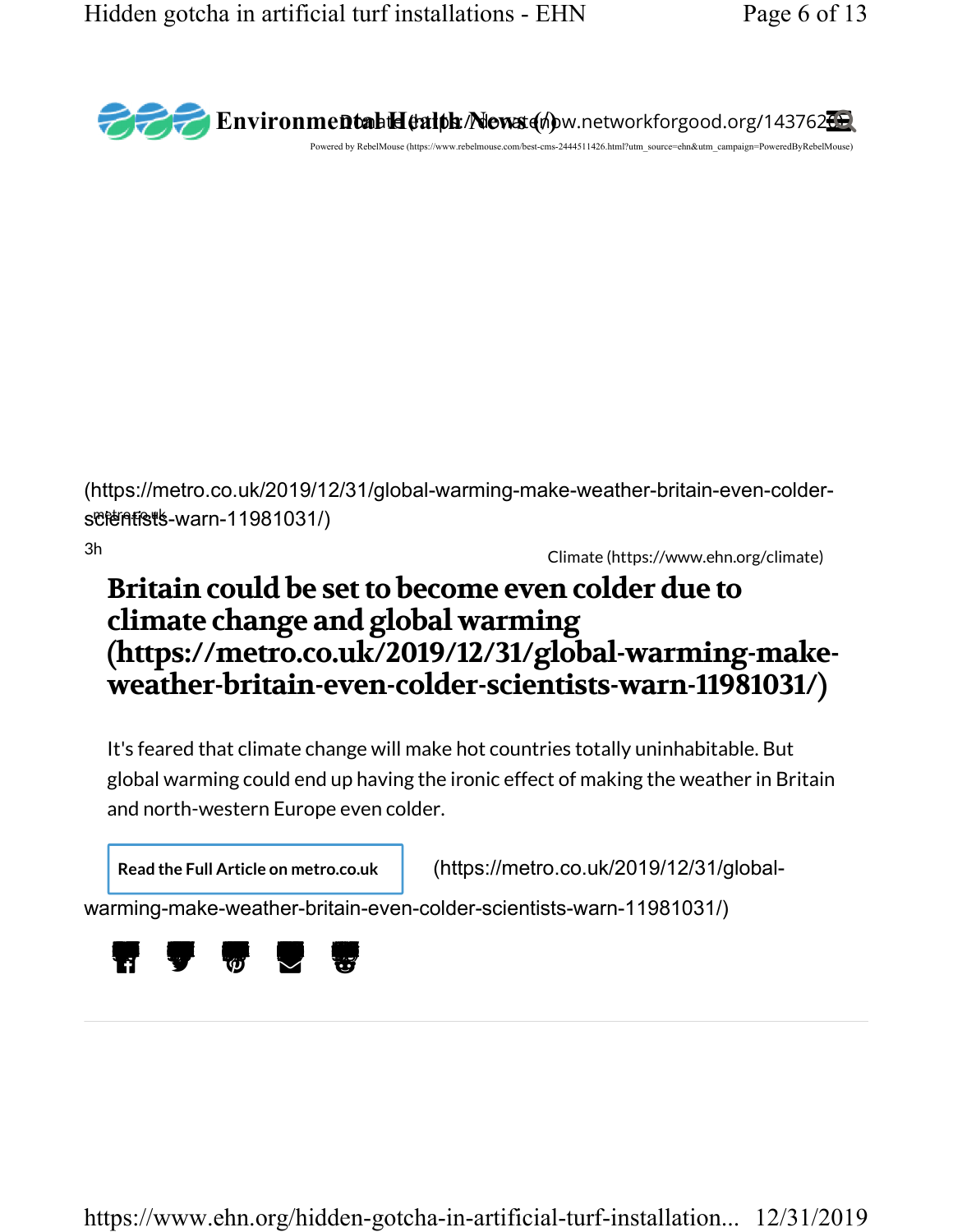

#### (https://www.ehnisvilg/the-chindristen.ind-rootsvilles-froent Gnt-revival-2642227703.html)

30 December Originals Ryan Van Velzer (https://www.ehn.org/u/ryanvanvelzer)

# The minds behind Louisville's riverfront revival (https://www.ehn.org/the-minds-behind-louisvillesriverfront-revival-2642227703.html)

In Louisville, Kentucky, the Ohio River has something of an image problem.

Keep reading...

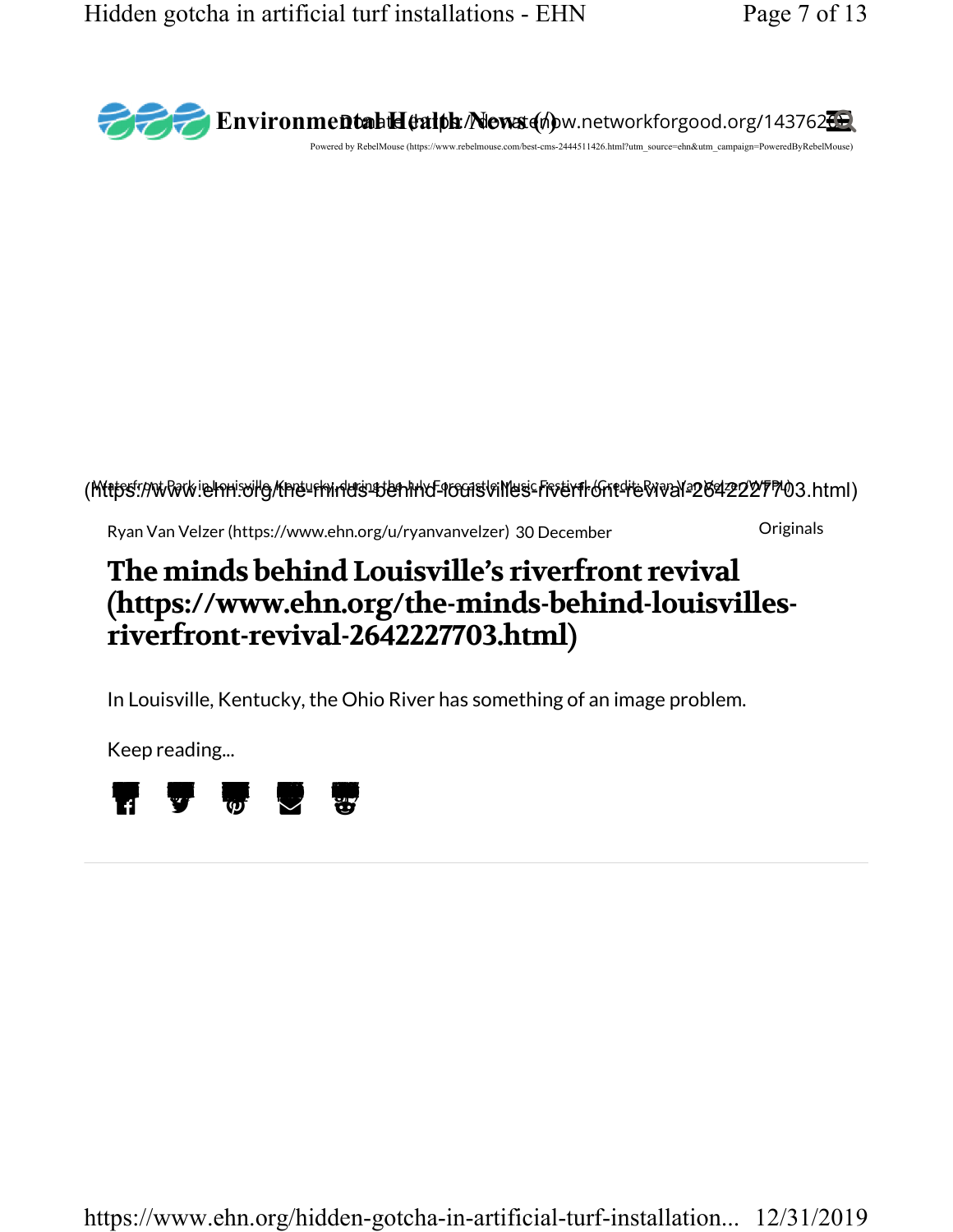

#### (http3://www.erm.org/climate-change-2020-2641673784.html)

27 December Originals Peter Dykstra (https://www.ehn.org/u/peterdykstra)

# For 2020: Not a resolution, but a plea (https://www.ehn.org/climate-change-2020- 2641673784.html)

As the year comes to a close, here is my wish list and suggestions for all of us in the coming year who cover the environment.

Keep reading...

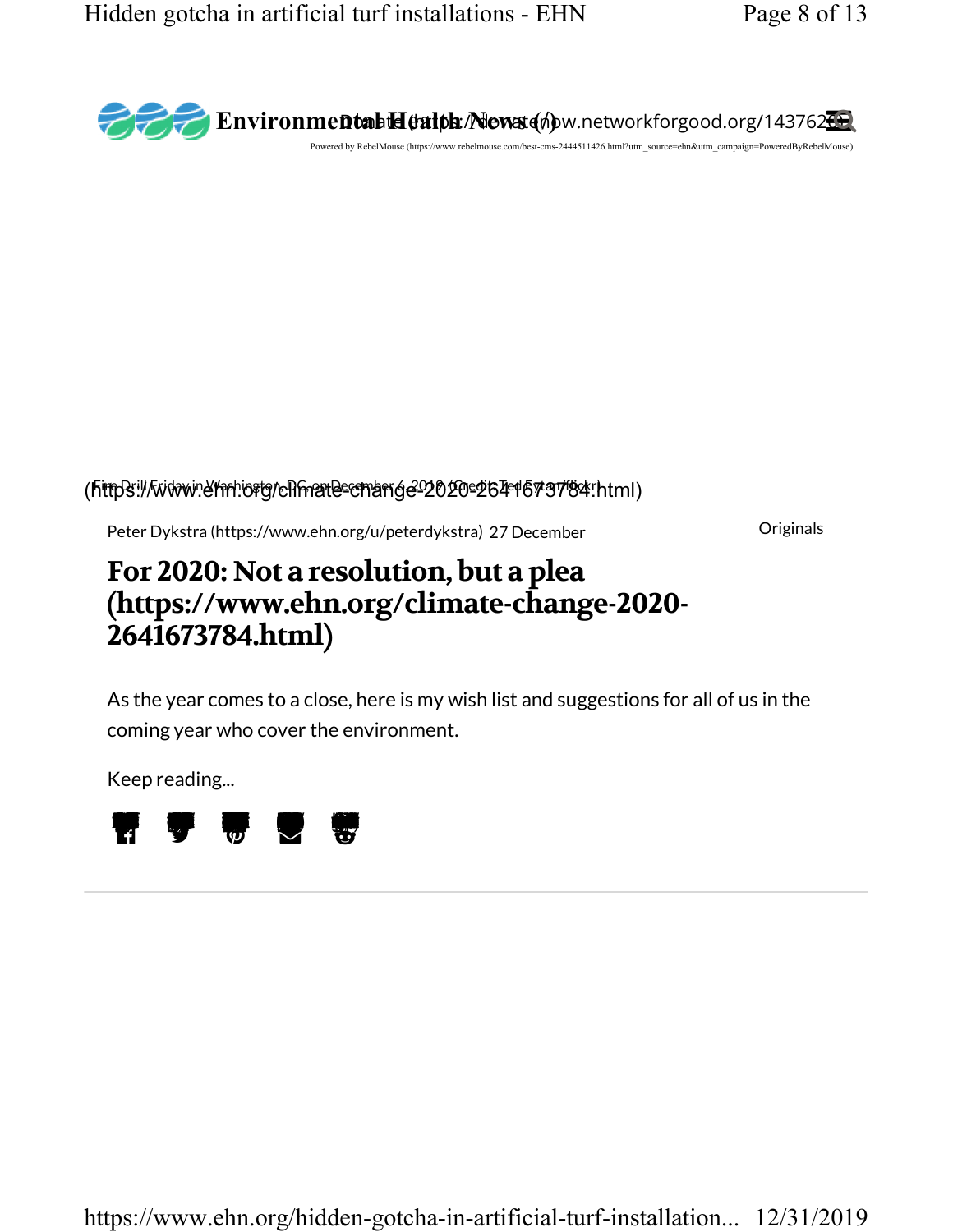

(https://www.latimes.com/california/story/2019-12-29/malibu-rat-poison-wildlifeordinance)

Toxics (https://www.ehn.org/toxics) 7h

# Malibu wants to ban all pesticides. The state of California says that's against the law (https://www.latimes.com/california/story/2019-12- 29/malibu-rat-poison-wildlife-ordinance)

"We passed a ban not just on rodenticides but on all pesticides," said Malibu Mayor Pro Tem Mikke Pierson. "Of course, the Department of Pesticide Regulation said absolutely we can't do it."

Read the Full Article on www.latimes.com

(https://www.latimes.com/california/story/2019-12-29/malibu-rat-poison-wildlifeordinance)

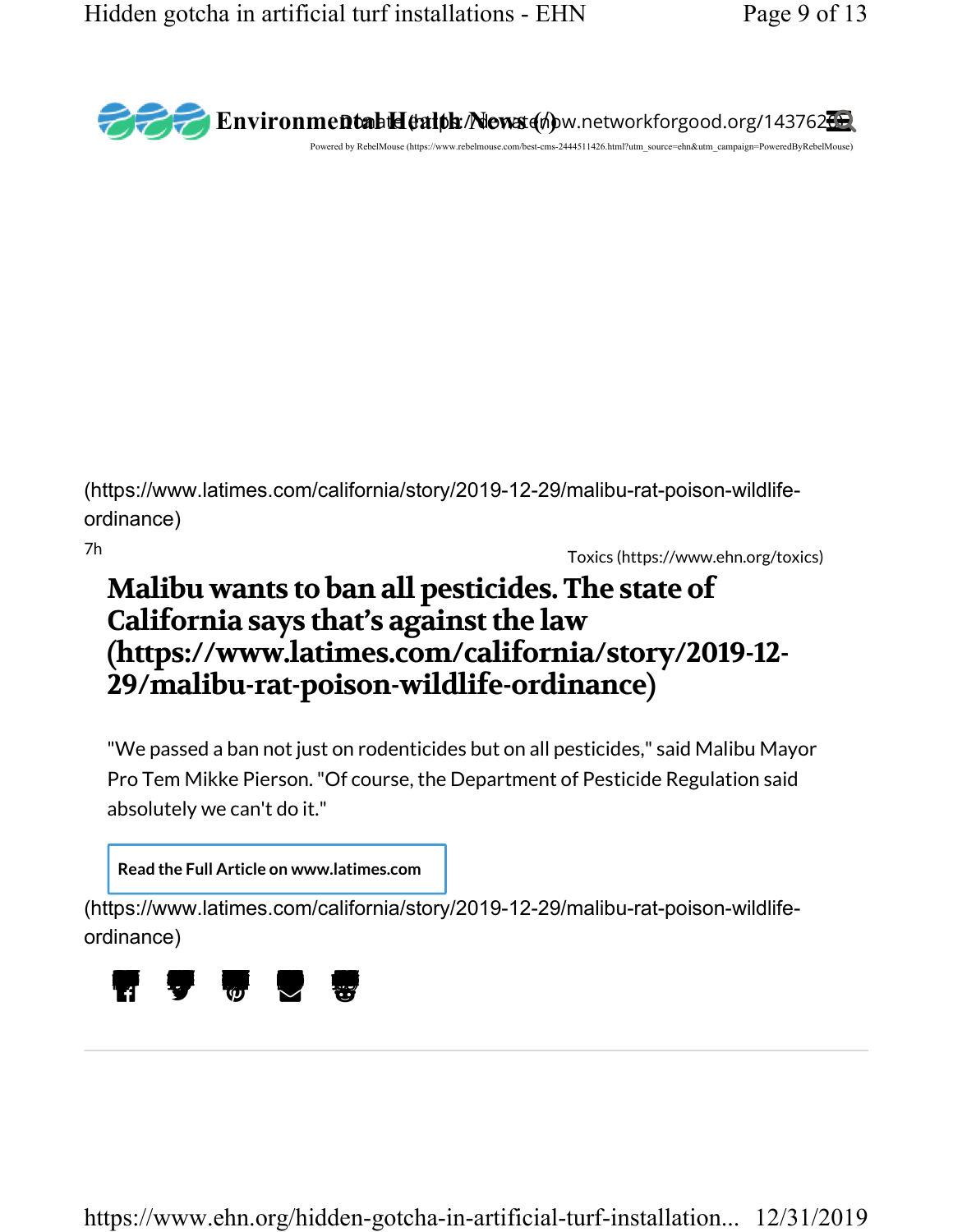

Toxic dust and runoff bring soaring levels of dangerous metals such as cadmium and lead.

Read the Full Article on www.washingtonpost.com

(https://www.washingtonpost.com/world/asia\_pacific/chinese-metal-mines-feed-theglobal-demand-for-gadgets-theyre-also-poisoning-chinas-poorestregions/2019/12/29/c90eac2c-0bcb-11ea-8054-289aef6e38a3\_story.html? arc404=true)

https://www.ehn.org/hidden-gotcha-in-artificial-turf-installation... 12/31/2019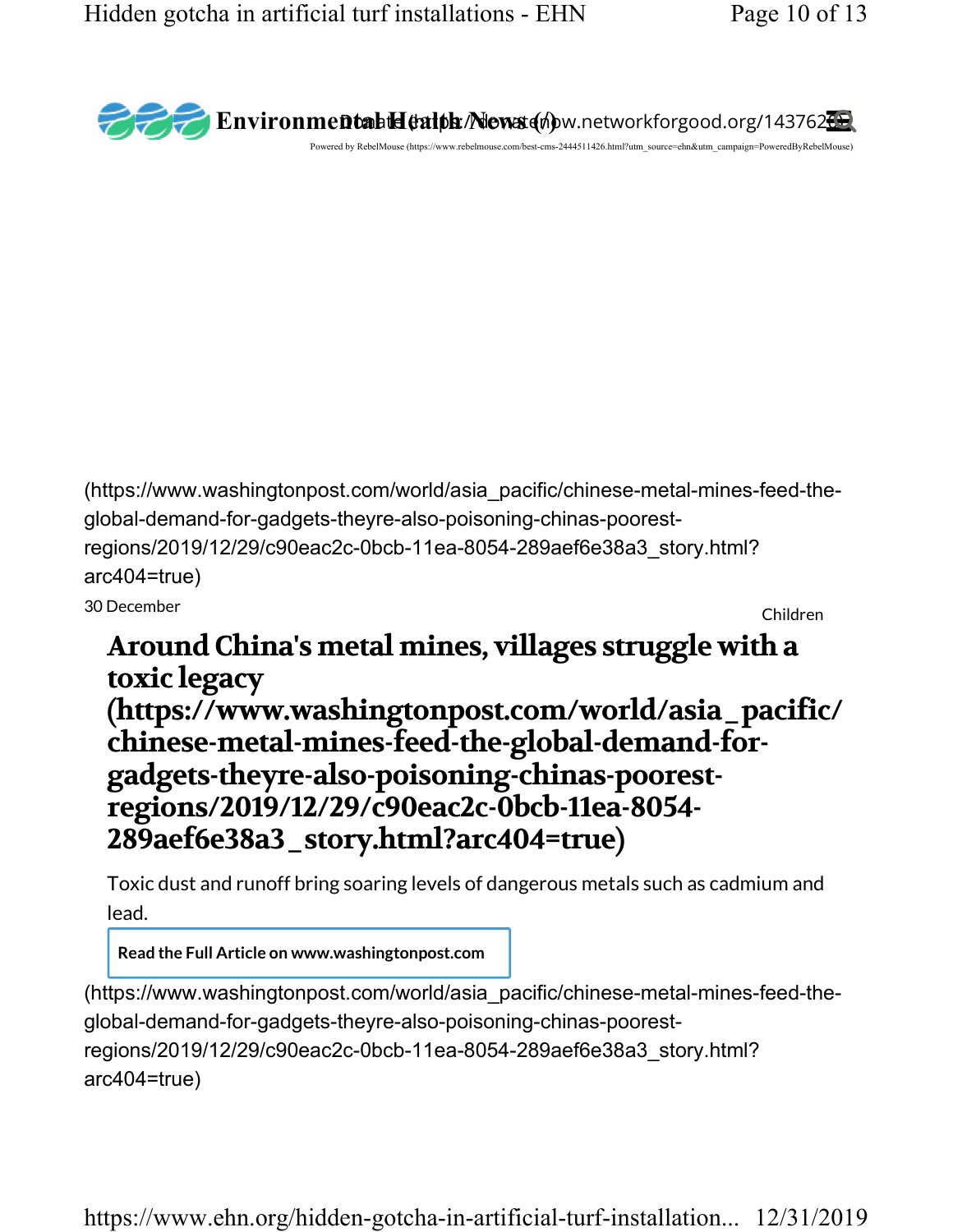

(Mttps://www.eenews.net/stories/1061923023)

Biodiversity 30 December

# Endangered species: Interior wordsmiths 'habitat' with eye on regulatory reach (https://www.eenews.net/stories/1061923023)

The Trump Interior Department has advanced its effort to redefine "habitat" under the Endangered Species Act, part of a second wave of changes to the bedrock conservation law.

Read the Full Article on www.eenews.net

(https://www.eenews.net/stories/1061923023)

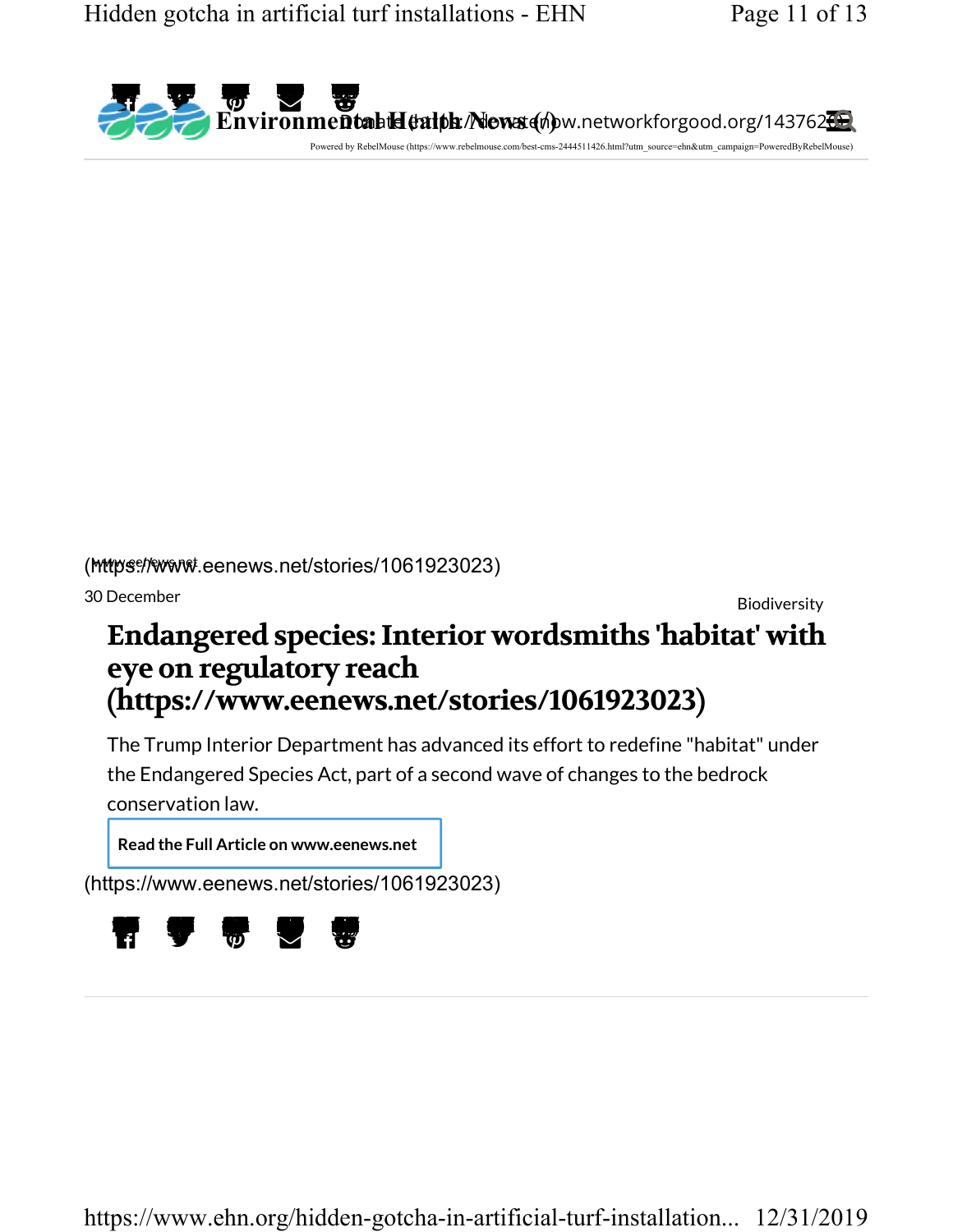

(https://www.eenews.net/stories/1061888837)

Justice (https://www.ehn.org/justice) 27 December

# Court fights abound in wake of Trump's regulatory rollbacks (https://www.eenews.net/stories/1061888837)

It's been a whirlwind year in environmental law, and courtroom action is expected to accelerate in 2020 as President Trump closes out his term. Here are some of the past year's biggest developments.

Read the Full Article on www.eenews.net

(https://www.eenews.net/stories/1061888837)